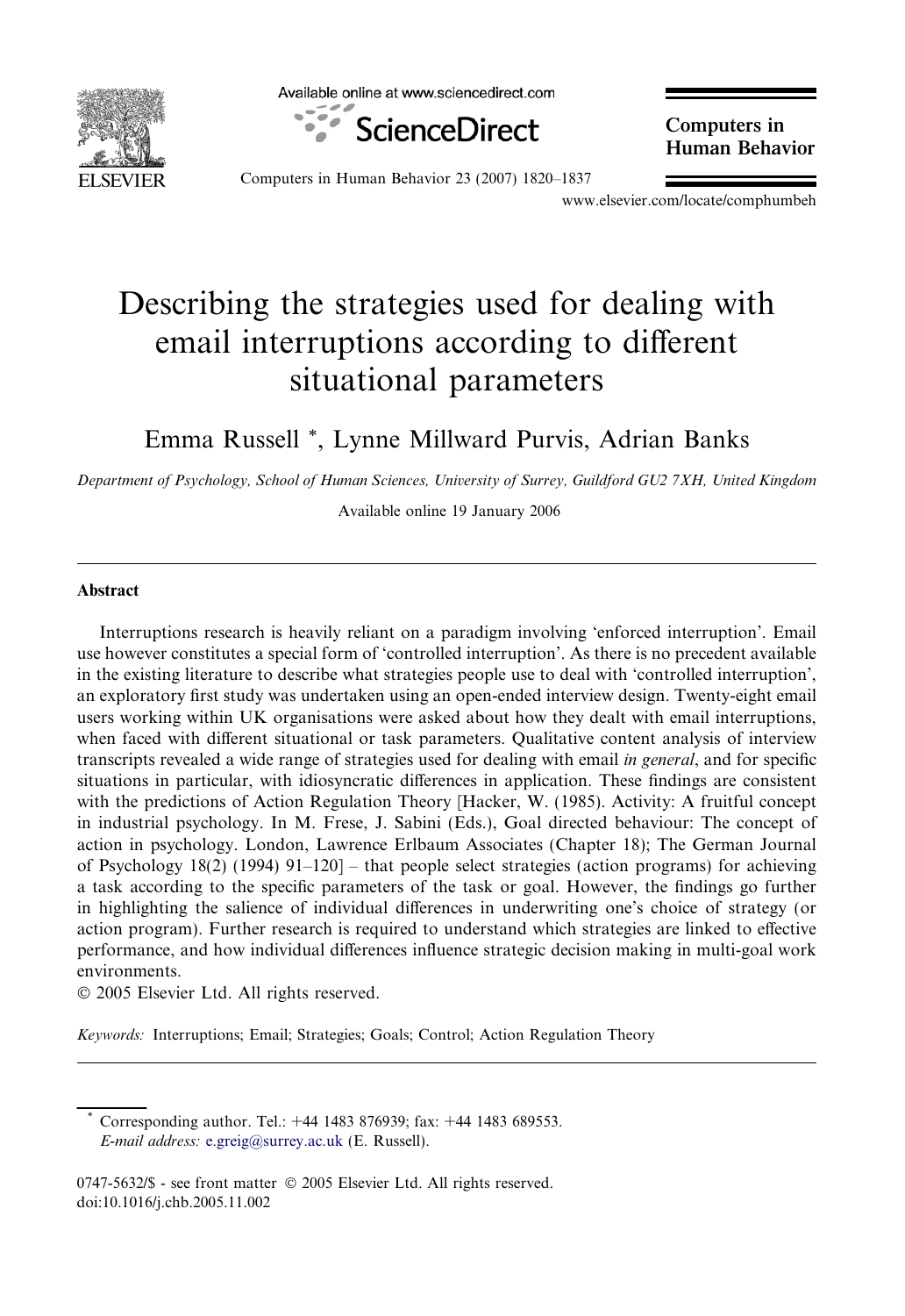#### 1. Introduction

Interruptions are considered to be, "...externally generated, temporary cessation[s] in the current flow of behaviour, typically meant for the subject to execute activities that belong to a secondary set of actions.'' [\(van den Berg, Roe, Zijlstra, & Krediet, 1996](#page-17-0), p. 236). Interruptions then are events that divert an individual's attention away from a task or process in order to engage with another activity. In principle, the individual has no control over an interruption since it is triggered by something or someone external to the individual's cognitive world.

There are two approaches to studying interruptions. One approach is top-down and theory-driven, starting with an interest in cognitive processing and using interruptions as a tool for exploring the processes an individual is engaged in at the point when they are interrupted [\(Eyrolle & Cellier, 2000; Gillie & Broadbent, 1989; Roe et al., 1995; Zijl](#page-16-0)[stra, Roe, Leonova, & Krediet, 1999\)](#page-16-0). The other approach is bottom-up and practice-driven. This approach starts with interruptions as the point of interest, with experiments designed to establish what effect interruptions in the workplace and daily life have on ability to achieve one's goals ([Cutrell, Czerwinski, & Horvitz, 2001; Czerwinski, Cutrell, &](#page-16-0) [Horvitz, 2000b; Einstein, McDaniel, Williford, Pagan, & Dismukes, 2003; McFarlane,](#page-16-0) [2002; Trafton, Altmann, Brock, & Mintz, 2003](#page-16-0)). The approach adopted here is a hybrid of the two. The current study begins with an interest in looking at how email interruption (which, as opposed to laboratory based 'enforced interruption', can be controlled by the recipient) impacts on goal directed behaviour in an ecologically complex multi-goal environment. This primary focus is nonetheless inextricably linked with a theoretical interest in the cognitive-motivational processes involved in dealing with naturally occurring 'controlled' interruptions induced by email, for which there is currently no precedent in the literature.

A strategy is a goal-specific cognitive plan or program. Goals are interdependent on each other, so using one strategy necessitates that other goals may be inhibited or facilitated [\(Dewe, 2003; Hockey, 1997, 2000, 2002\)](#page-16-0). As there is a dearth of empirical evidence describing what strategies people use when an email interruption intrudes upon their work activity, it was decided that an exploratory interview study should be set up to examine: (i) firstly, what strategies people attempt to use when dealing with email in general, and (ii) secondly, to establish which strategies are applied to deal with email interruptions when situational parameters change. Action Regulation Theory ([Hacker, 1985, 1994](#page-16-0)) states that individuals engaged in goal-directed work activity use action programs, or strategies, that have previously proved to be successful in achieving similar tasks. By assessing the conditions required to execute a strategy before and throughout undertaking an activity, individuals at work are able to retrieve the most appropriate plan for the circumstances ([Frese](#page-16-0) [& Zapf, 1994](#page-16-0)). As parameters of the situation change, or differ to those stored with the executed plan, the individual at work will adapt their strategy, to ensure that it is the most efficient one available for dealing with each situation. Accordingly, it is expected that when one's work situation changes, the strategies that one uses to deal with an email interruption, will also change. A range of situational or task parameters were thus highlighted as potentially relevant, because they have previously been found to affect one's strategic adaptation to interruptions or to other work demands. These parameters are task difficulty or importance [\(Cutrell et al., 2001; Zijlstra et al., 1999\)](#page-16-0), workload implications ([Woods &](#page-17-0) [Patterson, 2001\)](#page-17-0), task deadlines ([Freedman & Edwards, 1988; Seshadri & Shapira,](#page-16-0)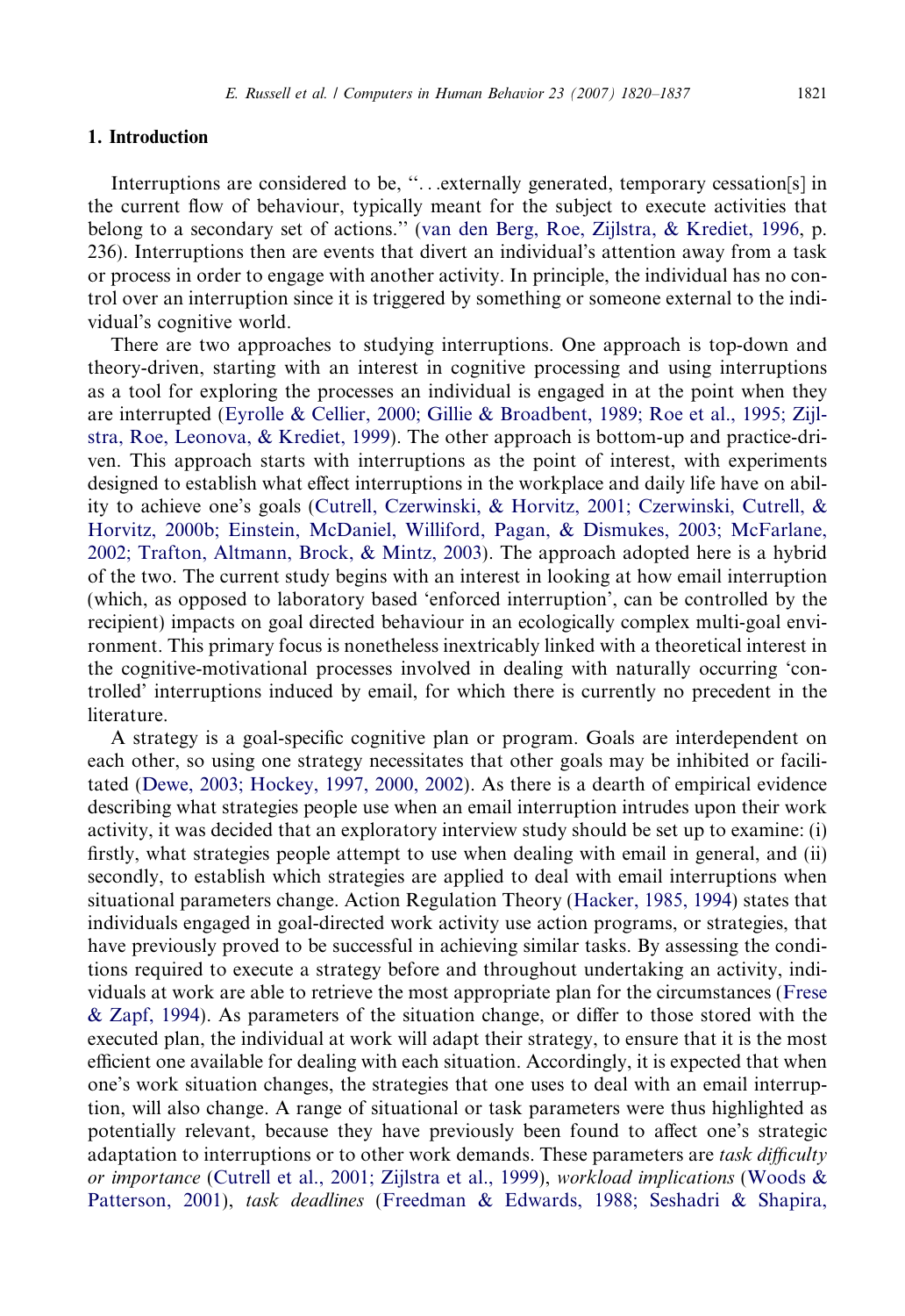[2001\)](#page-16-0), and task boredom ([Fisher, 1998\)](#page-16-0). However, it must be noted that because these variables have not been studied within the context of controllable email interruptions they invite research attention from this perspective. A final parameter of email relevance was also included on the assumption that not all interruptions are necessarily in conflict with a current task, and in fact that some interruptions may convey information that aids completion of the current task more effectively (see [van Solingen, Berghout, & van Latum,](#page-17-0) [1998,](#page-17-0) for example). To ensure that strategies identified are 'real' strategies used by people in their normal day-to-day work (i.e. have ecological validity), the current study was executed with authentic computer-based workers who deal with email interruptions on a daily basis.

# 2. Method

Semi-structured, open interviews, lasting for up to one and a half hours each, were used for this exploratory study. Only relevant questions will be dealt with here; readers may note 'gaps' in reported question sequences where non-relevant questions have been omitted from this analysis. The first set of questions covered here asked about people's typical email use. In the next set of questions, participants were asked to outline all of the different strategies they could think of that they use when dealing with email, ordinarily. Finally, participants were then asked to comment on the strategies used to deal with email as the parameters of the situation (as discussed above) changed. Section [3](#page-7-0) deals with these question sets according to this order.

#### 2.1. Sample

In total, 28 participants from three participating organisations agreed to take part in the exploratory interviews, having been informed of the project rationale, logistics and issues of confidentiality. Eleven participants were recruited from organisation  $X$  (an international development charity), 10 from organisation  $Y$  (an armed forces consultancy), and six from organisation  $Z$  (a multi-national blue-chip). One candidate volunteered from a fourth organisation (referred to as organisation Zb).

Of the respondents, six worked at an administrative job level (two of whom were parttime), six worked at a senior administration or junior managerial level, 10 worked at a middle or project management level, and six worked at a professional or senior managerial level. Ten participants were men. Eleven participants were in the age range from 21–30 years, eight were in age range 31–40 years, four were in age range 41–50 years, four were in age range 51–60 years, and one was aged over 61 years. The majority of participants (17 out of 28) had been using email at work for between 4 and 7 years. Just two people had been using email at work for 3 years or less, with six people using email at work for 12–15 years, and three people using it for 16 years or more. Finally, 26 of the 28 participants used Microsoft Outlook as their email operating system, with just 2 participants using Lotus Notes.

#### 2.2. Equipment, environment and materials

The interviews were held on the premises of each organisation, within suitable private interview rooms or offices (specified to be quiet, airy, light and comfortable, with adequate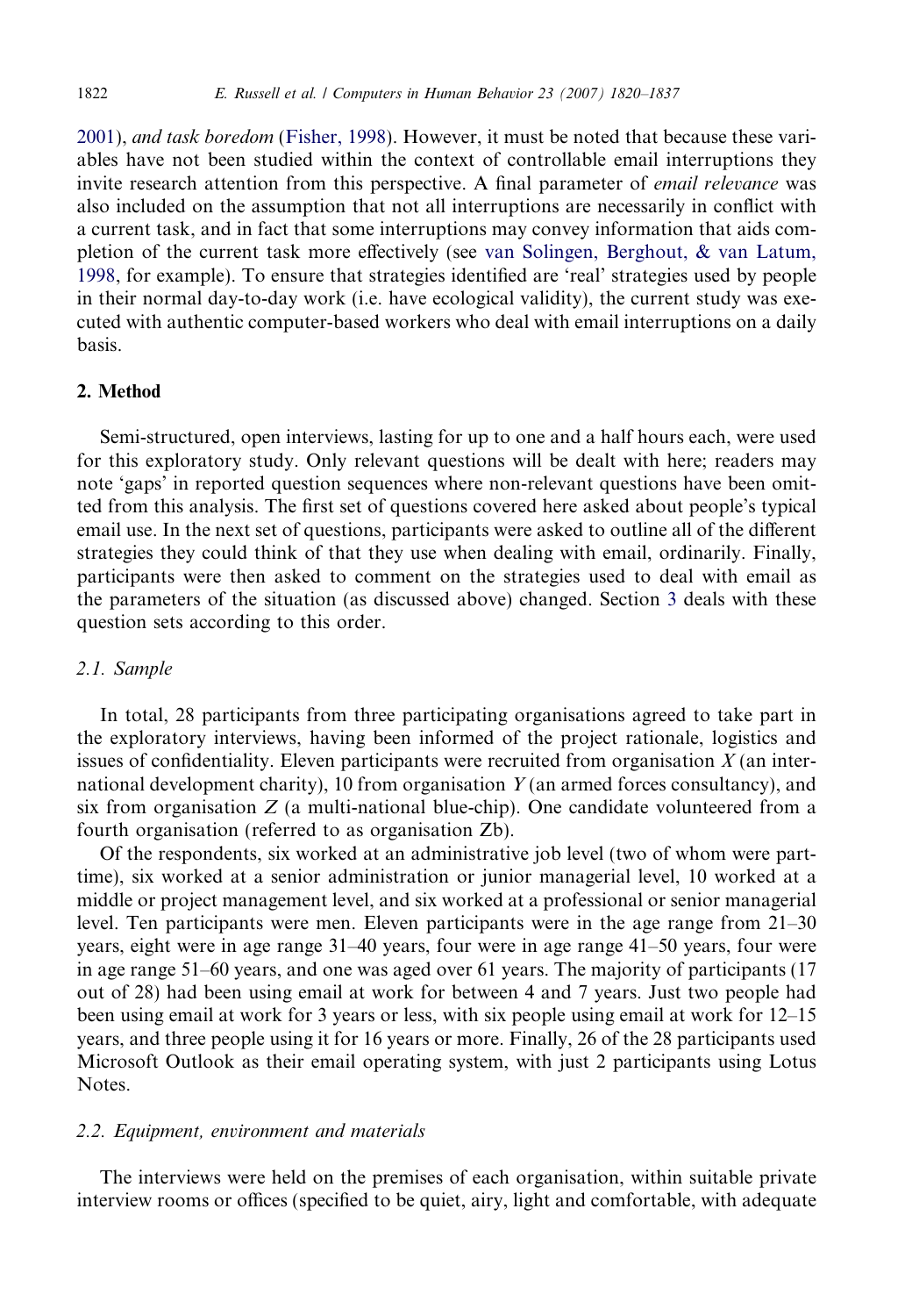space). Aside from the interview guide, the usual transcription materials were used (pen and paper, a transcribing machine, blank audio-cassettes and spare batteries).

#### 2.3. Procedure

At least one week before their interview, each participant was sent a letter thanking them for their interest in the research and clarifying the date, time and location of the interviews. Issues of confidentiality and feedback were covered in the letter and contact details of the researcher were provided. Participants were also asked to try and think about their use of email before attending the interview, in particular focusing on how many emails they send and receive in an average day, and what these emails are like. This was designed to focus them on the research questions and to try to avoid an over-reliance on memory during the interview proper.

On interviewing each participant, the interviewer ensured the participant was informed and comfortable, and then the standardised instructions were administered. Any questions were dealt with before consent was sought to tape record the interview (all participants obliged). The interview proper, based on the interview guide (contact the author for a copy, although note not all questions are relevant to this paper), then began. Probes, prompts and clarifications were included as necessary, in order to ensure that the interviewee was fully congruous with the question semantics. Once the interview proper was over, the interviewee was invited to discuss any related topic that he/she felt had not been covered. The participant was then thanked and debriefed and the session drew to a close.

#### 2.4. Transcribing and coding the interviews

The content analysis approach was used to analyse the findings of these preliminary interviews. Content analysis is considered to be a useful way of gathering quantifiable information from a qualitative data collection method. It thus appears to address the needs outlined by [Sonnetag \(2000\)](#page-17-0) that qualitative research should be analysed using quantitative methods wherever possible. For an explanation of the rules applied to the content analysis of the interview transcripts please contact the authors.

Having transcribed and coded the interviews, results were entered into a spreadsheet. Essentially, if a participant gave an answer that related to a particular code, a '1' was noted in the appropriate case-by-code cell. If a participant did not give an answer relating to a particular code the case-by-code cell was left blank. This meant that for each question, the number of participants that reported each possible answer could be summed. This gave a frequency of reports per code. Percentages were calculated to ascertain what proportion of participants reported each answer. Because there were several answers (and, therefore, codes) available for each question, and because these answers (or codes) are not mutually exclusive (i.e. participants gave as many answers per question as they liked), frequencies and percentages calculated could only summarise which answers had been reported with greatest frequency. So, to say that 35% of participants positively reported answer 5.2 does not mean that 65% of remaining participants positively reported a different answer to question 5.

The coding categories reported for each of the relevant questions covered here are summarised in [Table 1](#page-4-0).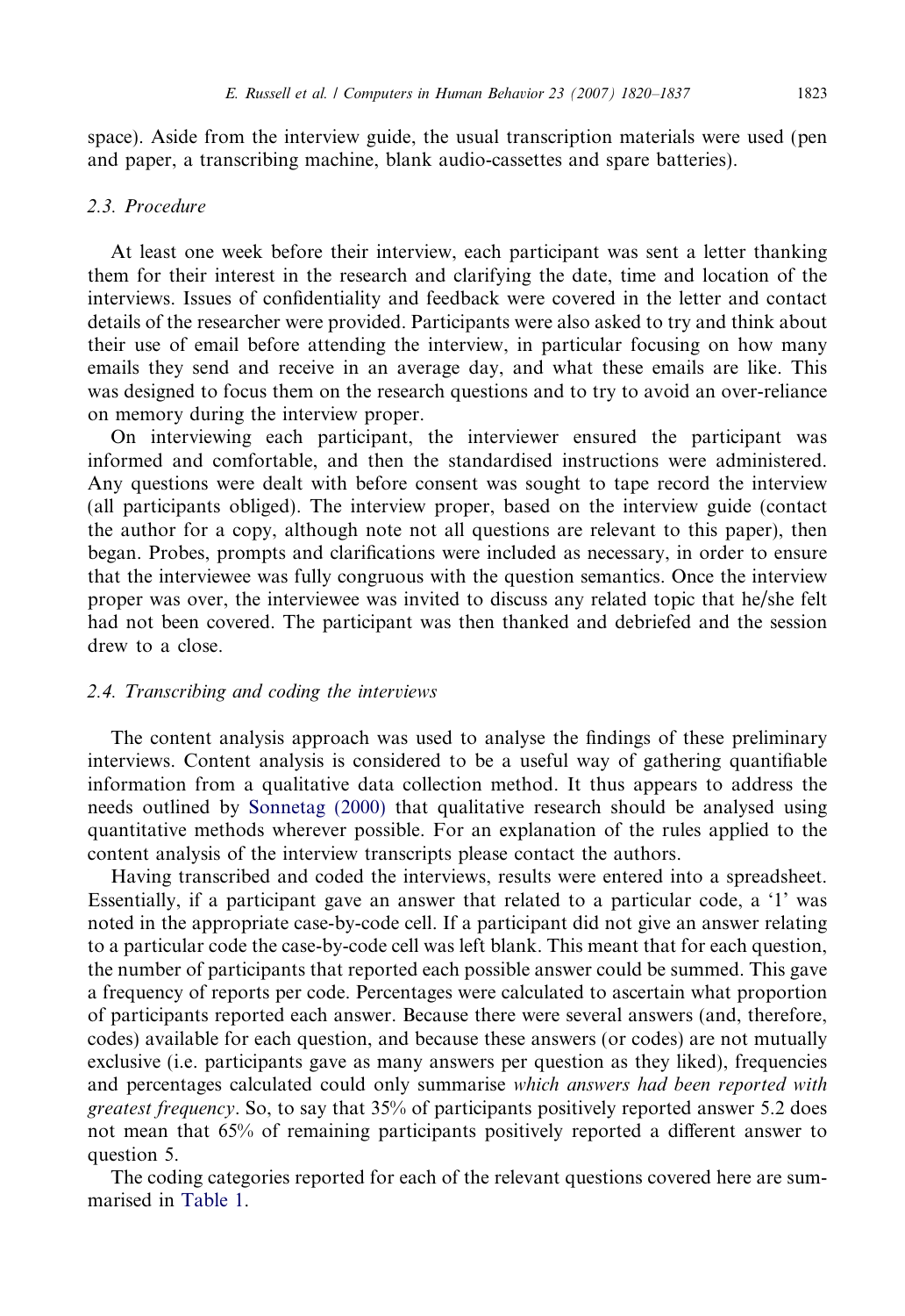| Question                         | Code description                              | Code<br>reference | Percentage<br>reported<br>(integers) |
|----------------------------------|-----------------------------------------------|-------------------|--------------------------------------|
| 1. No. of email sent per day     | $1 - 10$                                      | 1.1               | 14                                   |
|                                  | $11 - 30$                                     | 1.2               | 54                                   |
|                                  | $31 - 50$                                     | 1.3               | 32                                   |
|                                  | $51 - 70$                                     | 1.4               | $\overline{0}$                       |
|                                  | $71 - 90$                                     | 1.5               | $\boldsymbol{0}$                     |
|                                  | $91+$                                         | 1.6               | $\mathbf{0}$                         |
| 2. No. of email received         | $1 - 10$                                      | 2.1               | 11                                   |
|                                  |                                               |                   |                                      |
| per day                          | $11 - 30$                                     | $2.2\,$           | 54                                   |
|                                  | $31 - 50$                                     | 2.3               | 29                                   |
|                                  | $51 - 70$                                     | 2.4               | 4                                    |
|                                  | $71 - 90$<br>$91+$                            | 2.5<br>2.6        | $\mathbf{0}$<br>4                    |
|                                  |                                               |                   |                                      |
| 3. Type of email sent            | Replies                                       | 3.1               | 39                                   |
|                                  | Job/project related                           | 3.2               | 64                                   |
|                                  | Action                                        | 3.3               | 29                                   |
|                                  | Information                                   | 3.4               | 57                                   |
|                                  | Personal and social                           | 3.5               | 68                                   |
|                                  | Queries and enquiries                         | 3.6               | 46                                   |
|                                  | Back-up                                       | 3.7               | 46                                   |
|                                  | Quick/immediate responses and notes           | 3.8               | 29                                   |
|                                  | Forwarding misdirected                        | 3.9               | 11                                   |
| 4. Type of email received        | Junk distribution                             | 4.1               | 18                                   |
|                                  | Impersonal relevant                           | 4.2               | 64                                   |
|                                  | Acknowledgements and receipts                 | 4.3               | 7                                    |
|                                  | Meeting related                               | 4.4               | 18                                   |
|                                  | Job/project related                           | 4.5               | 79                                   |
|                                  | Queries and enquiries                         | 4.6               | 61                                   |
|                                  | Misdirected                                   | 4.7               | 11                                   |
|                                  | Personal and social                           | 4.8               | 64                                   |
|                                  | Quick/immediate responses and notes           | 4.9               | 21                                   |
| 9. How do you know when          | Audible alert                                 | 9.1               | 79                                   |
|                                  | Icon appears                                  | 9.2               | 57                                   |
| you have new, incoming<br>email? | Cursor changes                                | 9.3               | 4                                    |
|                                  | Message box appears                           | 9.4               | 18                                   |
|                                  | Sees email arrive in inbox                    | 9.5               | 14                                   |
| 9A. Does this suit you?          |                                               |                   |                                      |
|                                  | Yes                                           | 9.6               | 85                                   |
|                                  | No<br>Has deliberately set this up            | 9.7<br>9.8        | 7<br>33                              |
|                                  |                                               |                   |                                      |
| 9B. How often do you check       | Always on-line (continuously/checks on alert) | 9.9               | 64                                   |
| your inbox?                      | Infrequently (e.g. every $1-2$ h)             | 9.10              | 14                                   |
|                                  | Frequently (e.g. every 10–15 min)             | 9.11              | 25                                   |
| 9C. Do you respond               | Previews email immediately                    | 9.12              | 29                                   |
| immediately?                     | Reads and responds on cue/immediately         | 9.13              | 21                                   |
|                                  | Opens and reads on cue/immediately            | 9.14              | 11                                   |
|                                  | Response depends on email                     | 9.15              | 29                                   |

<span id="page-4-0"></span>Table 1 Coding results and frequency percentages from interview transcript Content Analysis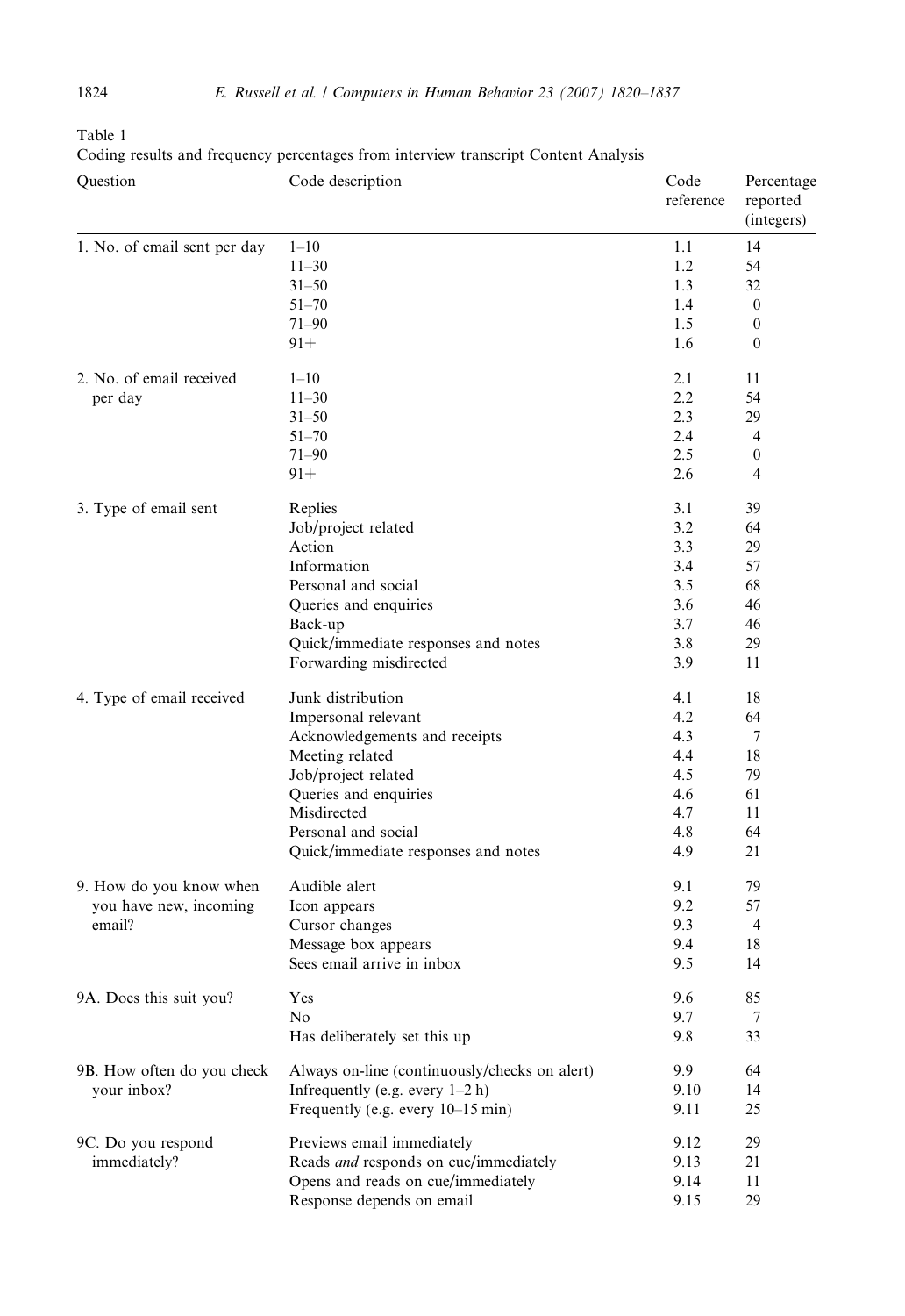Table 1 (continued)

| Question                                              | Code description                                               | Code<br>reference | Percentage<br>reported<br>(integers) |
|-------------------------------------------------------|----------------------------------------------------------------|-------------------|--------------------------------------|
|                                                       | Response depends on current task                               | 9.16              | 46                                   |
|                                                       | No – won't check until set time                                | 9.17              | 7                                    |
| 12. What strategies do you<br>use to deal with email? | Preview on cue/immediately but respond depending<br>on task    | 12.1              | 36                                   |
|                                                       | Allocate diary time to deal with email                         | 12.3              | 18                                   |
|                                                       | Storage in folders and sub-folders in system                   | 12.4              | 86                                   |
|                                                       | Monitors inbox size                                            | 12.5              | 29                                   |
|                                                       | Uses standardised templates and language                       | 12.6              | 11                                   |
|                                                       | Hoards emails (rarely deletes)                                 | 12.7              | 14                                   |
|                                                       | Uses signature                                                 | 12.8              | 11                                   |
|                                                       | Uses informal style                                            | 12.9              | 4                                    |
|                                                       | Provides alternative contact details                           | 12.10             | 7                                    |
|                                                       | No firm strategies                                             | 12.11             | 7                                    |
|                                                       | Keeps inbox clear                                              | 12.12             | 11                                   |
|                                                       | Prints emails (to action/file)                                 | 12.13             | 18                                   |
|                                                       | Storage in folders and sub-folders outside system              | 12.14             | 25                                   |
|                                                       | Uses 'priority' appropriately                                  | 12.15             | $\overline{4}$                       |
|                                                       | Uses 'to' line sparingly, 'cc' non-actionees                   | 12.16             | 4                                    |
|                                                       | Tracks receipts and actioning of email                         | 12.17             | 11                                   |
|                                                       | Live inbox until issues closed (for access anywhere)           | 12.18             | 25                                   |
|                                                       | Flag/mark/code email to follow up                              | 12.19             | 21                                   |
|                                                       | Sends shortcut links, not attachments                          | 12.20             | 4                                    |
|                                                       | Provides action deadlines for response                         | 12.21             | 7                                    |
|                                                       | Absence contingencies (out-of-office or redirection)           | 12.22             | 18                                   |
|                                                       | Avoids use of preview screen                                   | 12.23             | 7                                    |
|                                                       | Uses draft email                                               | 12.24             | $\overline{4}$                       |
|                                                       | On reading - clears to folders or bin                          | 12.25             | 50                                   |
|                                                       | Prioritisation of email actions                                | 12.26             | 36                                   |
|                                                       | Deals with in order of receipt (non-prioritisation)            | 12.27             | 7                                    |
|                                                       | Fosters all business communication via email                   | 12.28             | 4                                    |
|                                                       | Emails unsolicited senders to remove from list                 | 12.29             | 4                                    |
|                                                       | Sets own time limit by which to respond                        | 12.30             | 4                                    |
|                                                       | Conducts periodic housekeeping                                 | 12.31             | 32                                   |
|                                                       | Keeps email short                                              | 12.32             | 7                                    |
|                                                       | Always checks before sending                                   | 12.33             | 7                                    |
|                                                       | Deals with according to tiredness                              | 12.34             | $\overline{4}$                       |
|                                                       | Avoids immediate/cued checking                                 | 12.35             | 4                                    |
|                                                       | Uses integrated system tools (calendars/tasks)                 | 12.36             | 21                                   |
|                                                       | Forward or cc when email of interest to others                 | 12.37             | 4                                    |
|                                                       | Delete unrecognisable subject or sender (without<br>opening)   | 12.38             | 18                                   |
| 13. How do your strategies                            | Checks inbox but may not deal with it                          | 13.1              | 43                                   |
| change when you are                                   | Deletes or ignores irrelevant/unimportant email                | 13.2              | 7                                    |
| under a deadline?                                     | No change                                                      | 13.3              | 18                                   |
|                                                       | Use out-of-office to warn of delay                             | 13.4              | 4                                    |
|                                                       | Checks email priority against task and responds<br>accordingly | 13.5              | 32                                   |
|                                                       | Ignores email completely                                       | 13.6              | 32                                   |
|                                                       | Informs recipient of need for timely response                  | 13.7              | 7                                    |
|                                                       |                                                                |                   |                                      |

(continued on next page)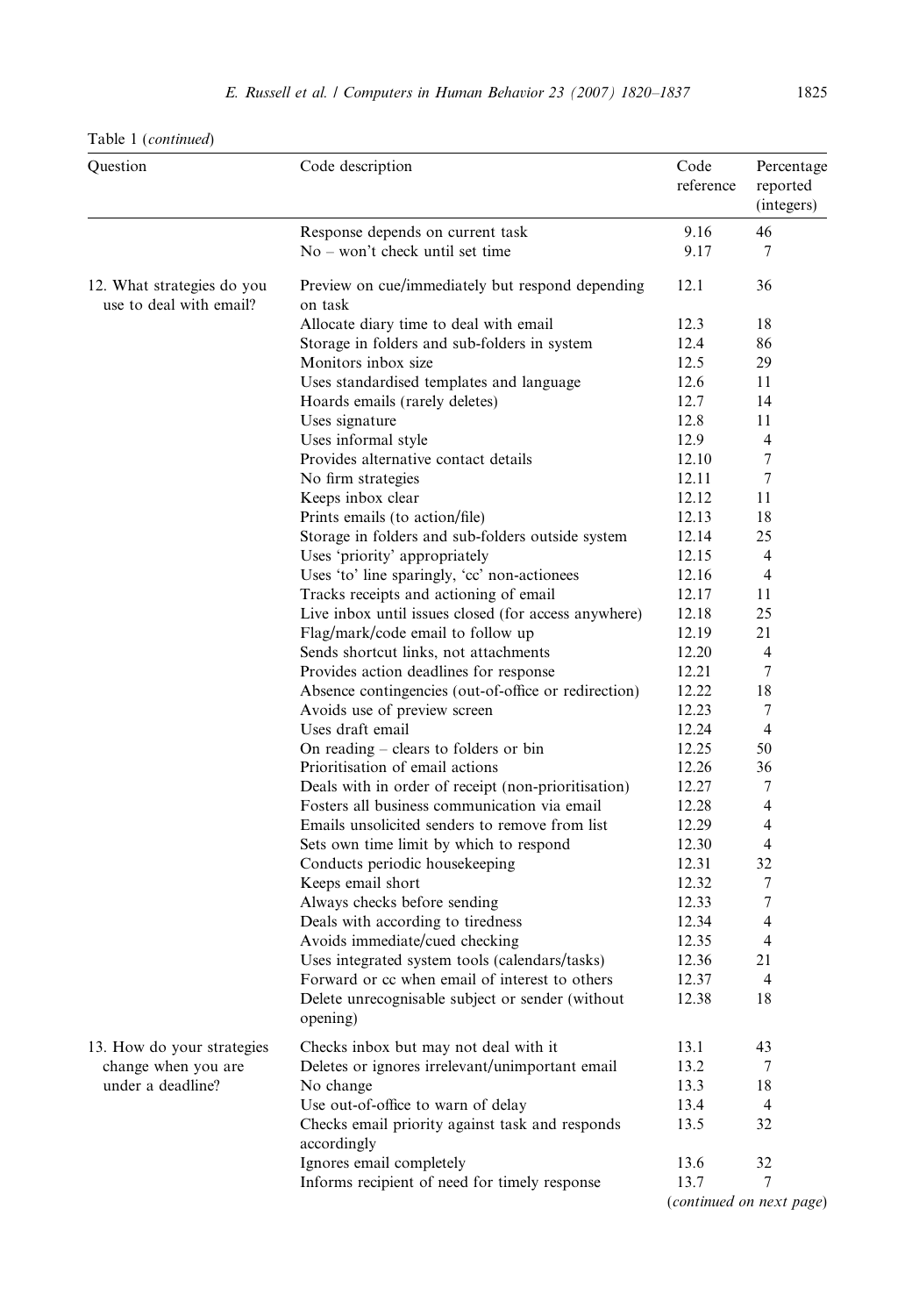| Question                                                                                         | Code description                                                                     | Code<br>reference | Percentage<br>reported<br>(integers) |
|--------------------------------------------------------------------------------------------------|--------------------------------------------------------------------------------------|-------------------|--------------------------------------|
| 14. How do your strategies<br>change when you are<br>working on important or<br>difficult tasks? | Ignores email completely                                                             | 14.1              | 56                                   |
|                                                                                                  | No change                                                                            | 14.2              | 22                                   |
|                                                                                                  | Responds with brevity                                                                | 14.3              | 7                                    |
|                                                                                                  | Leaves housekeeping                                                                  | 14.4              | 7                                    |
|                                                                                                  | Appreciates distraction - reads and responds                                         | 14.5              | 11                                   |
|                                                                                                  | Checks inbox but may not deal with it                                                | 14.6              | 33                                   |
|                                                                                                  | Checks email priority against task and responds<br>accordingly                       | 14.7              | 15                                   |
| 15. How do your strategies                                                                       | Read and respond on cue/immediately                                                  | 15.1              | 46                                   |
| change when you are                                                                              | Dragging out                                                                         | 15.2              | 7                                    |
| working on boring tasks?                                                                         | Ignore then apologise later                                                          | 15.3              | $\overline{4}$                       |
|                                                                                                  | Check more frequently                                                                | 15.4              | 25                                   |
|                                                                                                  | No change                                                                            | 15.5              | 29                                   |
|                                                                                                  | More housekeeping                                                                    | 15.6              | 29                                   |
| 17. How do your strategies<br>change when email is                                               | Check immediately against task and priority<br>responding                            | 17.1              | 54                                   |
| central to your work task?                                                                       | Keeps inbox on screen                                                                | 17.2              | 7                                    |
|                                                                                                  | Email isn't central to completing tasks                                              | 17.3              | $\overline{4}$                       |
|                                                                                                  | Organise email rules to only show relevant files and<br>emails                       | 17.4              | 7                                    |
|                                                                                                  | No change                                                                            | 17.5              | 18                                   |
|                                                                                                  | Danger of distraction due to increased checks                                        | 17.6              | 7                                    |
|                                                                                                  | Responds to all, even to warn of delay                                               | 17.7              | 4                                    |
|                                                                                                  | More stringent enforcement of strategies                                             | 17.8              | 11                                   |
|                                                                                                  | Print off to check details                                                           | 17.9              | 4                                    |
|                                                                                                  | Encourages timely response in sending                                                | 17.10             | 14                                   |
|                                                                                                  | Checks even without cue                                                              | 17.11             | 4                                    |
| 18. Do you ever feel                                                                             | Yes                                                                                  | 18.1              | 68                                   |
| overloaded by email?                                                                             | No                                                                                   | 18.2              | 32                                   |
| 19. If yes, why/when?                                                                            | Overload backlog in absence                                                          | 19.1              | 68                                   |
|                                                                                                  | All the time                                                                         | 19.2              | 5                                    |
|                                                                                                  | Physical presence in inbox                                                           | 19.3              | 37                                   |
|                                                                                                  | Busy/pressured and emails keep coming in                                             | 19.4              | 16                                   |
|                                                                                                  | Feels others' expectation to respond quickly                                         | 19.5              | 16                                   |
|                                                                                                  | When email is creating unanticipated work                                            | 19.6              | 11                                   |
| 20. If yes, how do you relieve                                                                   | Stays late                                                                           | 20.1              | 16                                   |
| the sense of load?                                                                               | Prior warning of absence                                                             | 20.2              | 11                                   |
|                                                                                                  | Organises system to file incoming email                                              | 20.3              | $\sqrt{5}$                           |
|                                                                                                  | Creates prioritisation system                                                        | 20.4              | 58                                   |
|                                                                                                  | Makes a to-do list                                                                   | 20.5              | 11                                   |
|                                                                                                  | Deletes general/irrelevant email without reading                                     | 20.6              | 42                                   |
|                                                                                                  | Breaks inbox into manageable chunks (deals with a<br>chunk each day until caught up) | 20.7              | 11                                   |
|                                                                                                  | Seeks help                                                                           | 20.8              | 5                                    |
|                                                                                                  | Delegates                                                                            | 20.9              | 26                                   |
|                                                                                                  | Reviews/scans total inbox to get flavour                                             | 20.10             | 37                                   |
|                                                                                                  | Self re-appraisal                                                                    | 20.11             | 11                                   |

Table 1 (continued)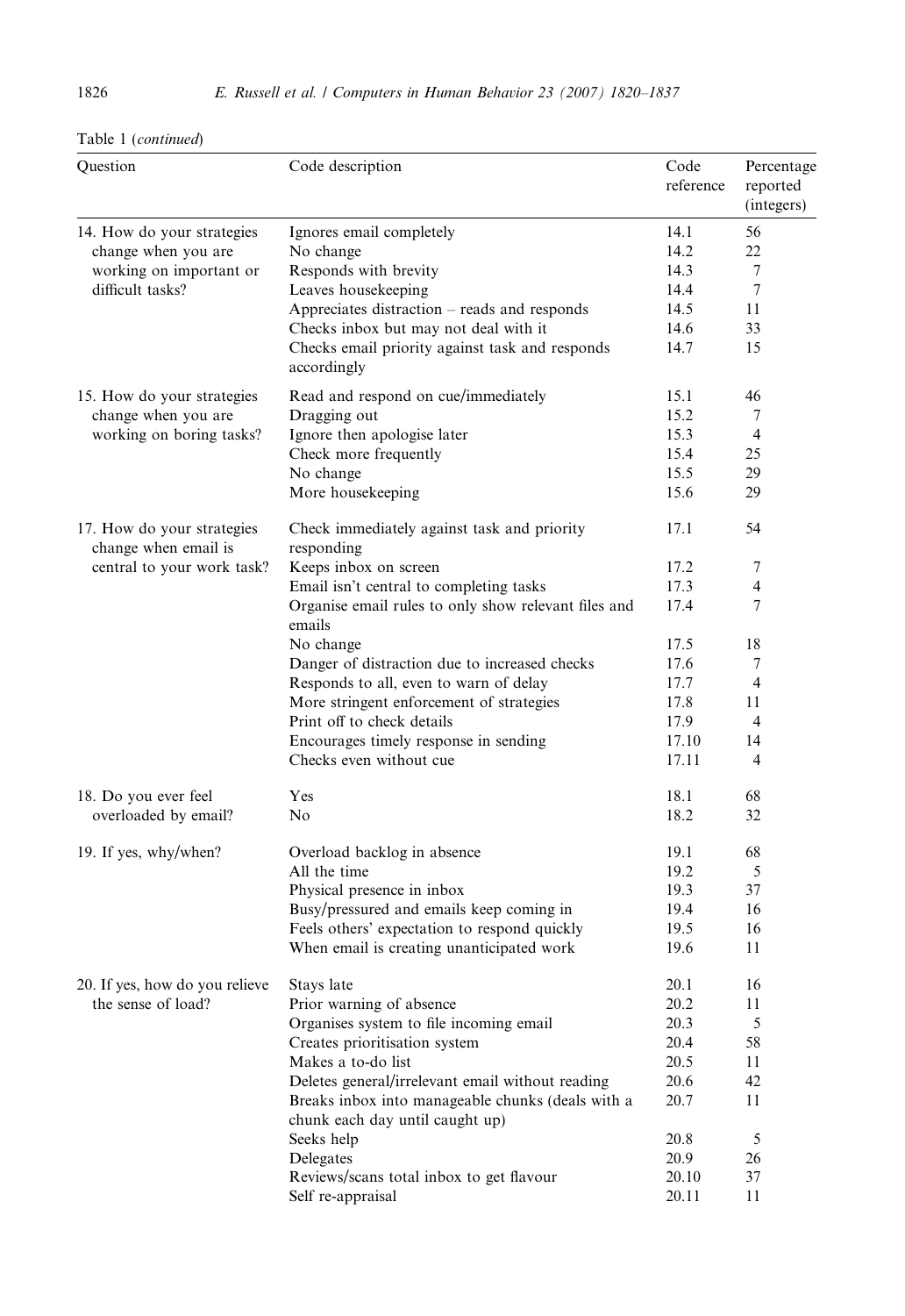| Ouestion                              | Code description                                          | Code<br>reference | Percentage<br>reported<br>(integers) |
|---------------------------------------|-----------------------------------------------------------|-------------------|--------------------------------------|
| 21. If no, why not?                   | Absence contingency set-up                                | 21.1              | 33                                   |
|                                       | Email holds no surprises                                  | 21.2              | 22                                   |
|                                       | Allocates time to deal with email                         | 21.3              | 22                                   |
|                                       | Email has improved life                                   | 21.4              | 33                                   |
|                                       | Prioritises and controls email                            | 21.5              | 33                                   |
|                                       | Emails are wanted and contain important information       | 21.7              | 22                                   |
|                                       | Low volume                                                | 21.8              | 22                                   |
| 22. If no, do you want more<br>email? | Acceptable volume                                         | 22.1              | 78                                   |
|                                       | Would like more email                                     | 22.3              | 22                                   |
|                                       | Volume irrelevant – consequential tasks/actions<br>matter | 22.5              | 22                                   |

<span id="page-7-0"></span>Table 1 (continued)

#### 3. Results

Results from the interviews are presented in [Table 1](#page-4-0).

In [Table 1,](#page-4-0) for each question, the proportion of total participants reporting each answer code, in percentage terms, is presented. Note that there is undoubtedly covariance between categories as no one code is uniquely different from the other codes, $<sup>1</sup>$  and a number of par-</sup> ticipants may well have reported several answers (and therefore will have been represented several times) for each question. Descriptive statistics and individual comments made by participants are also reported. The narrative comments provided by participants in the interviews have been presented to provide useful and illuminating insights into people's reasons for using email in the way that they do.

#### 3.1. Characteristics of email use

Dealing with questions 1, 2, 3, 4 and 9 (see [Table 1\)](#page-4-0) these results demonstrate how email is currently being used in the modern workplace, according to the sampled participants. Interestingly, the number of emails being sent and received per day was equitable, with 54% of participants reported to be both receiving and sending between 11 and 30 emails per day. Indeed those reporting to receive more than 30 email per day was only 5% higher than those reporting to send more than 30 emails per day. From these results one can assess that the number of emails being sent and received by participants fell roughly into the same range, when averaged out. This is a lower rate than that previously recorded in the literature ([Arlridge, 2002; Kraut & Attewell, 1997; Whittaker & Sidner, 1997](#page-16-0)). The most popular form of email reported to be sent by participants was of a personal/social

<sup>&</sup>lt;sup>1</sup> For example, Participant One may answer question 5 by saying that they use email because it is fast, in which case he/she would be attributed code 5.1 ''Convenience''. Participant Two may report that they use email because it is fast and therefore they can get documents straight out to people who are working on the other side of the world. Participant Two would therefore be attributed with the code 5.1 "Convenience" as well as 5.6 "Ease of dispersion''. Clearly there is overlap between the two codes, but two codes need to exist to take into account the differences in what 'speed' means to different participants. This relates to the generality/specificity of coding issue.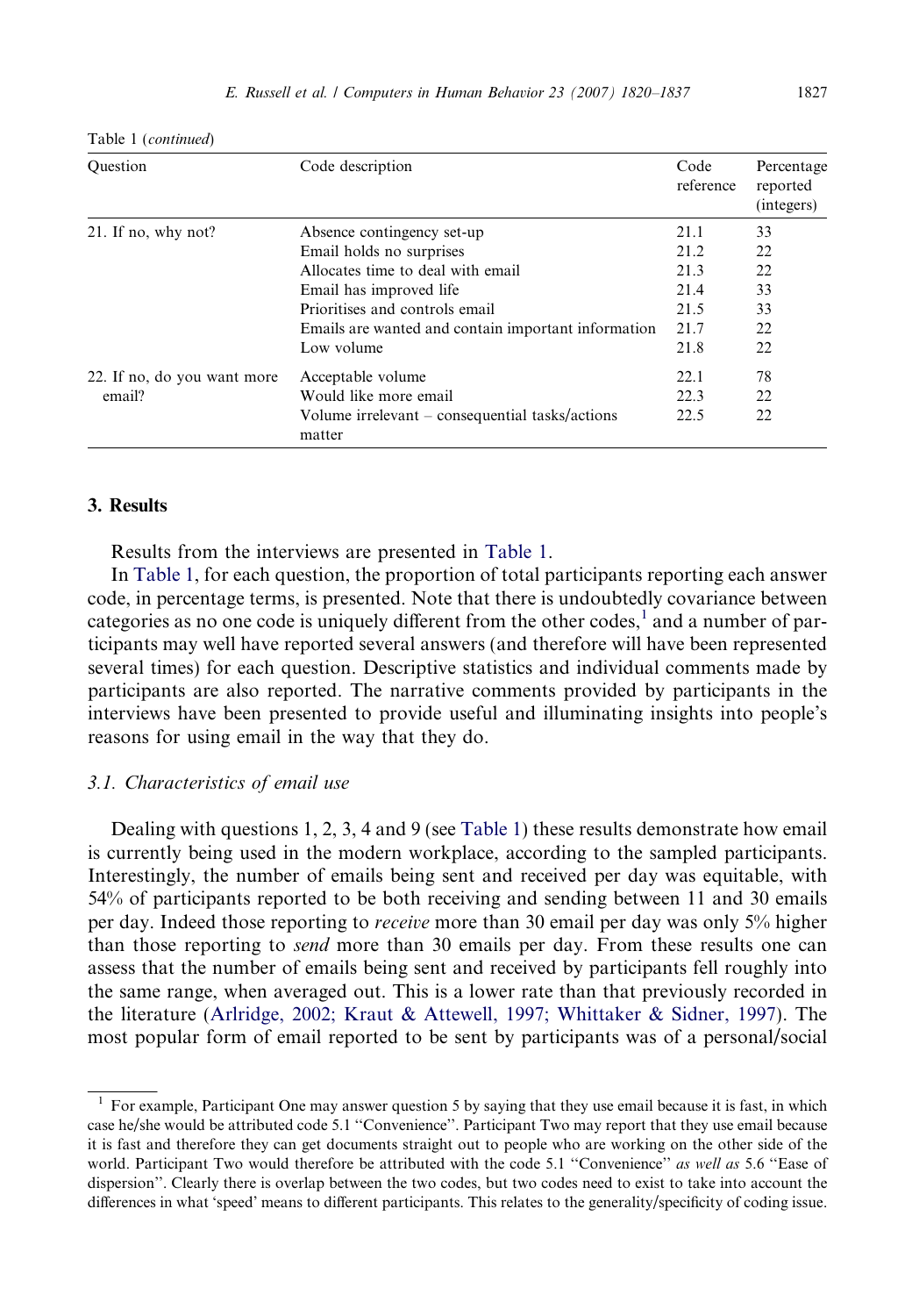nature (68% reported), job or project related (64% reported), or information (57% reported). Of emails received, 79% of participants reported that these were job or project related, and 64% reported them to be relevant but impersonal (e.g. circulars) or equally of a personal/social nature.

Participants were asked about their email alert systems, and 79% of participants reported that they know they have new email thanks to an audible system alert (such as a ping or beep). Fifty-seven percent of participants receive an icon (such as an envelope) on their computer screen, providing a visual cue to the presence of a new email. Other reported methods of alert included the presence of a message box (e.g. 'you have new email'), physically seeing the email arrive in an open inbox, and a change to the cursor movement. However, these methods were each reported by less than 20% of participants.

Interestingly, 85% of participants reported that the method of alert that they had on their system suited them, with 33% stating that they had actually programmed the system to report the presence of email in this way:

I get the little envelope in the bottom right hand corner. I've turned off the noise because I don't like to be interrupted when I'm doing something. (Participant 13, Organisation X)

Because the system of alert suits most people, this indicates that people probably do not mind being interrupted by the audible alert (the ping) as this is the most popular alert category. However, as only 33% of people reported that they specifically set their systems up to receive email in any particular manner, it could also indicate that many people do not know that they have an option to change the alert system. On the basis of these interviews however, just 7% of participants (a total of 2 people) were unhappy with the way their new email alert was delivered:

...if you're in a meeting in the office and you can hear that beep, beep, beep and all those email coming through, so you think, ''Oh God!'' you know, you're distracted...when you actually are in a meeting and you hear the beep, beep, beep and there's a crisis going on! You know that something's going on, and you know that people are copying you and you can feel the pressure with that, and you don't know what it is about. (Participant 16, Organisation Y)

Whether in response to an email alert or not, it seems that a new email is picked up swiftly by the majority of participants. Sixty-four percent reported that they continually check their inbox, or at least check it immediately in response to an alert, which is not always considered to be a favourable approach:

I've got into the culture of wanting to, to regularly look at my emails, and I wish I hadn't. I want to try and wean myself off that. (*Participant 9, Organisation X*)

Twenty-five percent of participants reported to check their inbox frequently (e.g. every 10–15 min) but not necessarily immediately as they receive an alert. Just 14% of participants reported to check their inbox infrequently (e.g. every 1–2 h), perhaps preferring to get on with their other tasks until such time as it is convenient to check.

Regardless of how quickly they check the email inbox, participants were asked how quickly they then actually *responded* to new email. Most participants  $(46%)$  reported that whether they respond to the email depends on their current task (for example, whether they have time to leave their task and respond to an email). Twenty-nine percent of participants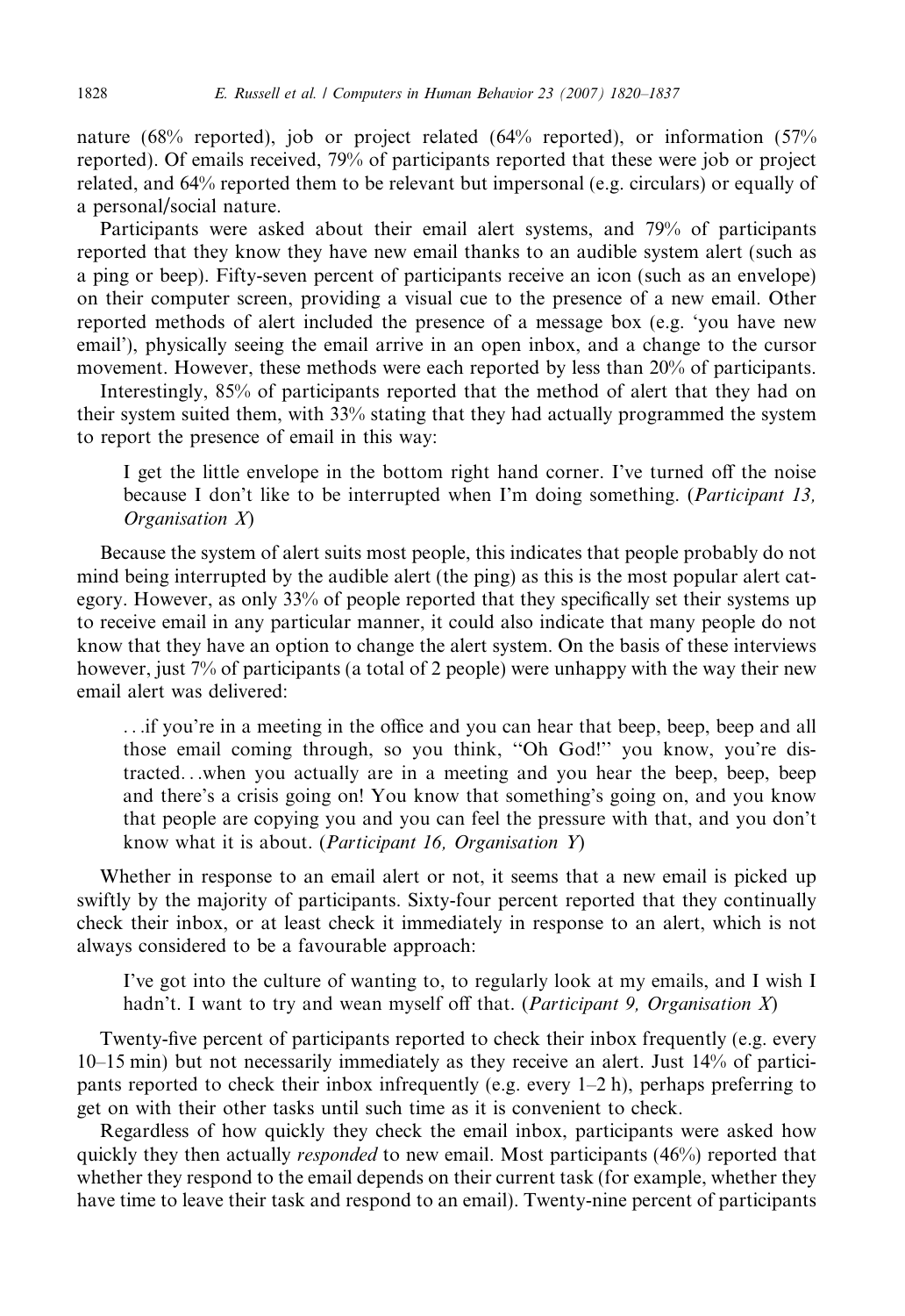reported that the nature of the email itself influences whether they will respond to it straight away, and 29% of participants reported that they may preview the email immediately, but not necessarily respond to it immediately (often because of the reasons just stated):

Um, I tend to have a look at the mail straight away, but not necessarily respond to it though. It's really a case of prioritising. If it's something really, really urgent that I know I can answer just like that I will go back to them. But if it's something that needs some investigation or further work on, I normally leave it. (Participant 1, Organisation Z).

I'd look at the subject line. If it's something that I'm waiting for a response on then I would possibly read it there and then. If I can see immediately that it's something that can wait then I'll just read it. (*Participant 15, Organisation Z*)

It seems then that people will open the email and see what it is about, their response depending on the parameters of either the current task or email. Indeed, just 7% of participants ( $N = 2$ ) resisted going in to open, read or respond to their new email because they had set times for such a task integrated into their working day.

# 3.2. Strategies for dealing with email, in general

The next set of results (question 12) looks at the strategies that participants report using in dealing with the email they send and receive at work.

In response 38 answer codes were recorded. This suggests that there is a wide range of action programs in use, and the mean number of strategies used per person was 6 (SD 2.3). With the exception of 4 or 5 categories, most categories of strategies were reported by less than 30% of participants. This indicates that people may be quite idiosyncratic in the strategies they have devised for their email use. Over 40% of participants reported that they had no idea what strategies their colleagues used to deal with email. For example, in response to a question about dealing with email overload the following participant comments,

I don't know, because, we work very closely together but I've no idea, perhaps this is something we could talk about – how other people cope with their workloads... I often get the system's over-size limit, which is a fault of mine. So I know...where my faults are and where I could do things better.... But I haven't talked to people about how they cope with that. (*Participant 20, Organisation X*)

The most popular strategy reported by participants was to store email into folders and sub-folders within their system (as  $86\%$  purported to do):

...I've got folders set up on my system, for my emails, to make it easier to file them away... I've got folders by category type. (*Participant 4, Organisation Z*)

Fifty percent of participants reported that on reading or actioning an email they would clear it out from the generic inbox into the 'deleted items' folder, or to another sub-folder:

I have very strong strategies, having dealt with too much email over the years. The first thing is  $-$  if it is something I can action immediately  $-$  action it, and then more importantly, to delete it. So if it's done it goes. I don't save it, I don't store it anywhere, it's been dealt with. (*Participant 13, Organisation X*)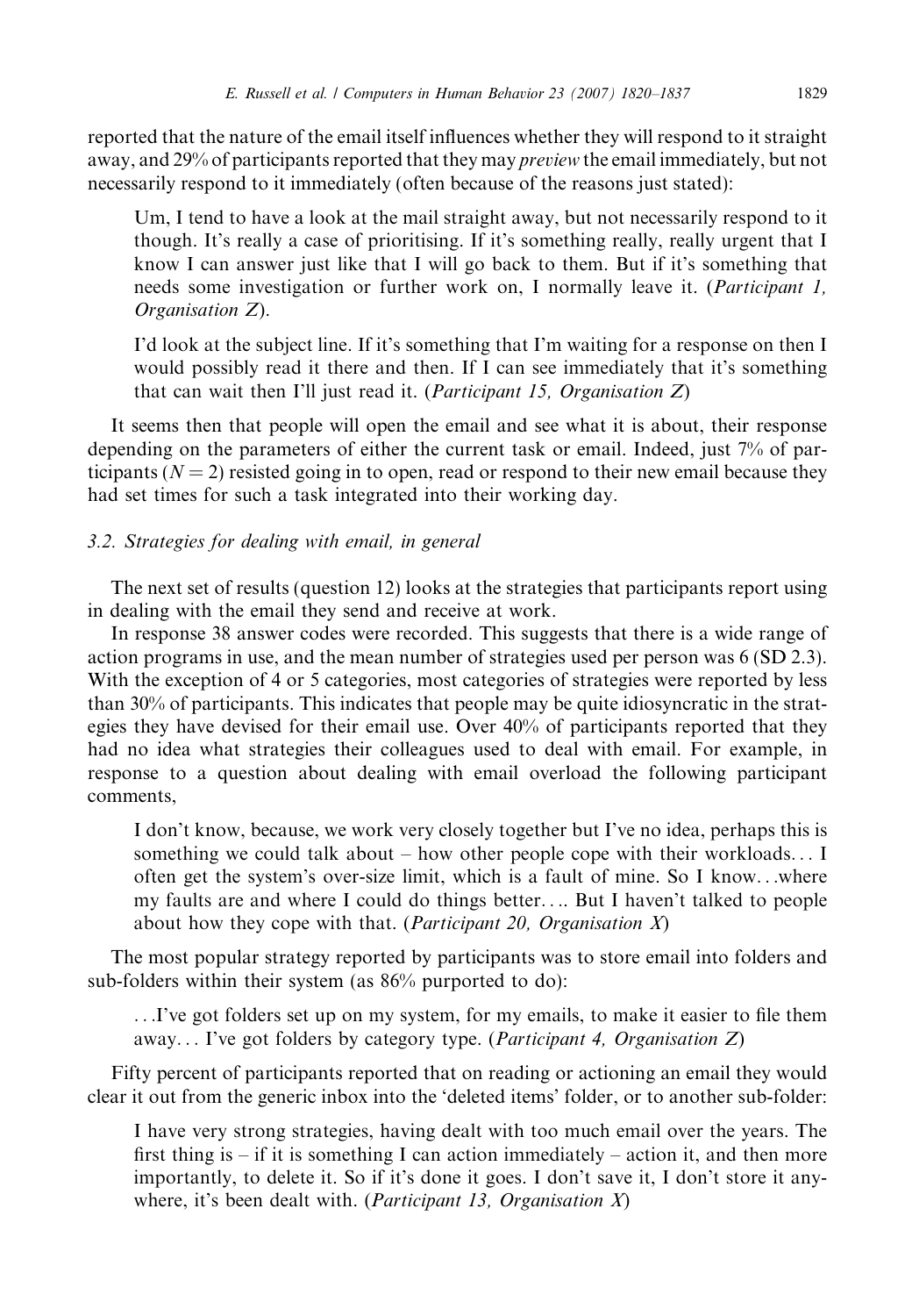These two most popular categories reveal how participants try to manage their incoming email by methods of filing, storing or deleting. Other popular strategies reported by participants include:

• Using a prioritisation system to deal with email (code 12.26 reported by 36% of participants):

I will read my email and decide what I need to action – what's the priority and what's not, and there are –, I can read it and then mark it as unread so I know I have to go back to it. (*Participant 21*, *Organisation X*)

- Previewing email on alert/immediately but responding according to task or email demands (code 12.1 reported by 36% of participants)
- Conducting periodic 'housekeeping' on the system e.g. storage/deletion/tidying up the system – (code 12.31 reported by  $32\%$  of participants):

What I tend to do is, every three months, I tend to archive off the last three months worth of work. So I've always got two or three months active on my email and then I archive the previous three months off onto saved areas. (*Participant 8, Organisation Y*).

You can tell when I'm doing too much work because they pile up. And if they pile up and I haven't read them after a week, I figure that they're probably not worth reading and I delete them anyway [laughter] – very harsh! (*Participant 13, Organisation X*)

Summarising all of the strategies mentioned by participants into a more manageable (but less informative) four categories indicates that 10% of strategies mentioned were for 'receiving' email, 15% of strategies mentioned were for 'sending' email, 73% of strategies mentioned were for 'managing' the email system, and 1% of reports were for 'no strategies'. As noted in the figures above, it is in the management of email therefore that people have devised the most strategies.

Having established how people attempt to deal with email in general, the following Results sections identify how strategies may change when dealing with incoming email, as parameters of the situation change, placing more or fewer demands on people, or when email is central to the completion of a work task.

# 3.3. Strategies for dealing with email when demands increase

Participants were asked to think about how their strategies for dealing with email may differ when increased demands from task deadlines, important or difficult tasks, or email overload, impact upon them.

# 3.3.1. Task deadlines

When asked whether the strategies differed when working under a deadline (see question 13 in [Table 1](#page-4-0)), strategies did seem to differ, as highlighted by the following participant:

I definitely manage email much more efficiently when I'm under a deadline: deleting much more ruthlessly, not responding to things I might normally respond to, um, not opening attachments and things that are just there for information unless I really think I am going to find them useful. And using 'Out-of-office' assistant, because I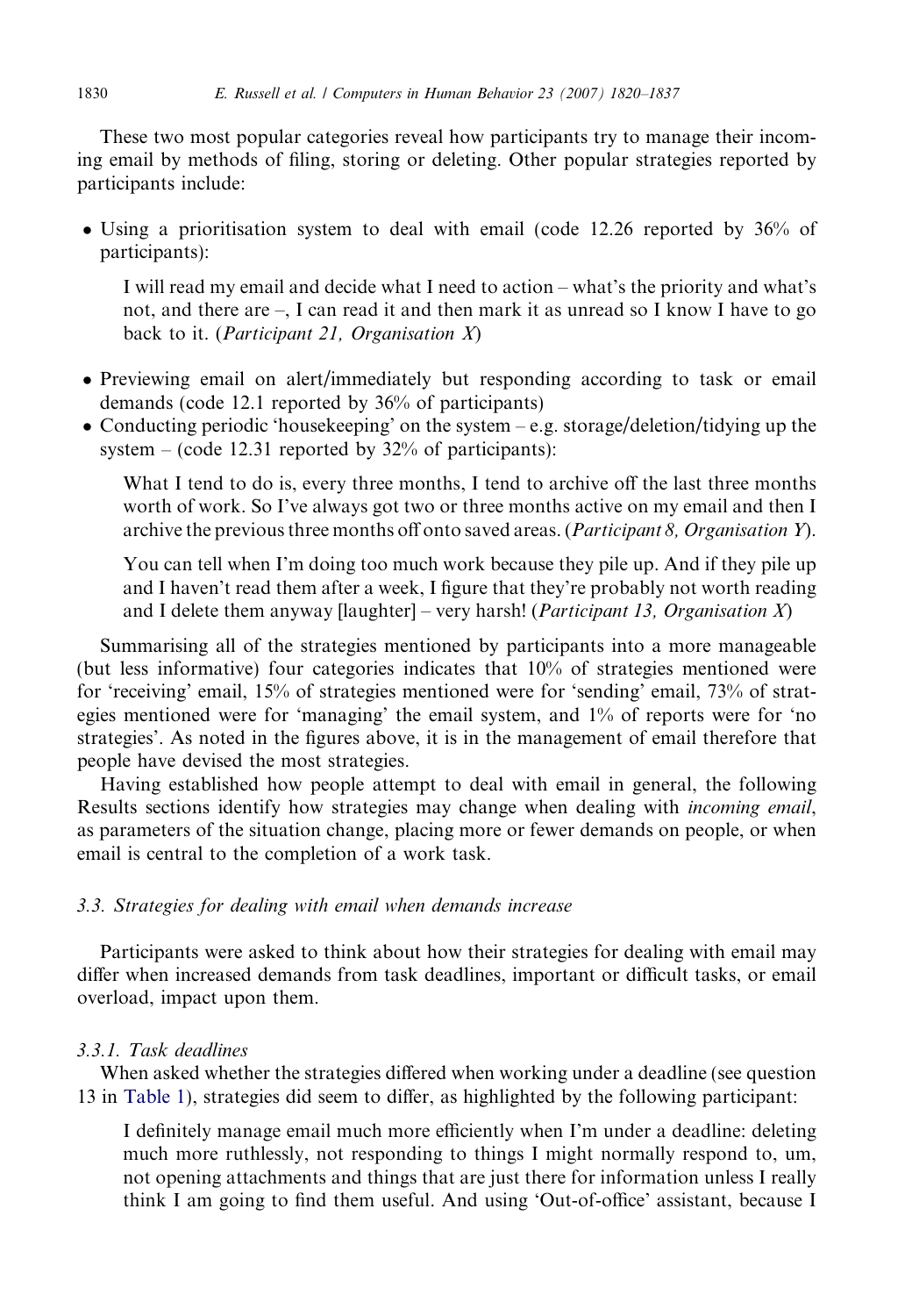just don't have time, to send out a message telling people not to expect a response this week. (*Participant 5, Organisation X*)

Forty-three percent of participants reported that whilst they may check the inbox they may not 'deal' with it as new email comes in. Thirty-two percent of participants reported that they would check how their email priorities compare with their task priorities and respond accordingly (e.g. if the email had a higher degree of urgency than the task then that would have precedence). However, 32% reported that when working under a deadline they would ignore email completely, sometimes by actually shutting down their email system or working in another room:

...I would just ignore it, I wouldn't even-, if I'm in Word or Excel, I wouldn't even open it up, because there isn't time. And if I haven't opened it, I haven't seen it, so I can't worry about it. (Participant 24, Organisation Zb)

# 3.3.2. Task difficulty or importance

Interestingly, the latter response was the most popular reported strategy for dealing with email when working on an important or difficult task, as 56% of participants reported that they would ignore their email in this situation (see question 14 in [Table 1\)](#page-4-0):

I would prefer to work away from my desk and not have access to the email, because one of the things it does is distract you at times, so if I have something new to my line of work then I prefer not to be at my desk. (*Participant 21*, *Organisation X*)

Thirty-three percent of participants reported that when working on an important or difficult task they would still check their inbox but they also stated that they probably would not deal with it. Twenty-two percent of participants meanwhile would not change their strategy for dealing with email in this situation at all (often this was because they felt their normal strategies were flexible enough to deal with this scenario).

#### 3.3.3. Workload implications

Participants were asked if they had ever felt overloaded by email traffic (see questions 18–22 in [Table 1](#page-4-0)). Sixty-eight percent  $(N = 19)$  of participants revealed that they had felt overloaded by email, and thus were then asked about the strategies they used to deal with email at such times (see [Table 1](#page-4-0)). Fifty-eight percent of participants experiencing email overload report that they create a prioritisation system to try and relieve the burden:

...when I come back and I've got lots of email to read...I will not read them in the sequence they've been coming in. I will be reading them in, you know, red dot importance of topic and prioritise it that way. (Participant 16, Organisation Y)

Although others ignore action 'priorities', preferring to deal with each email in turn:

...I have this very old-fashioned policy whereby everybody who comes to me is a customer of mine. Uh, if they've been waiting two hours and [my boss] wants something and he's only been waiting five minutes, he has to wait.... (Participant 22, Organisation Y)

Forty-two percent of overloaded participants stated that they delete general or irrelevant email at such times (often without having read it), for example: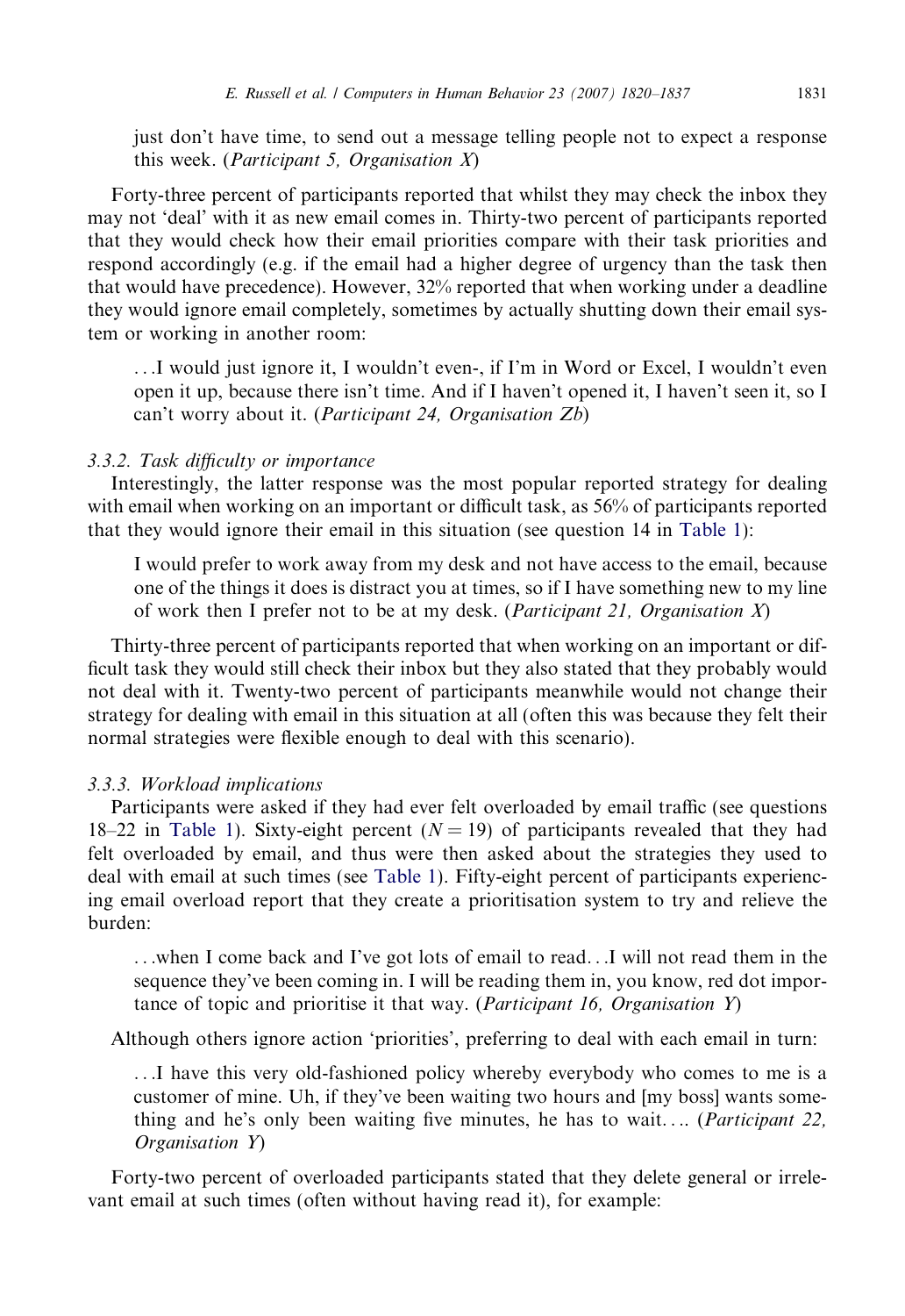If there's any rubbish in there that I can see immediately, just delete it.... Because then visually it doesn't look so bad. (*Participant 15, Organisation Z*).

I'll delete things that don't-, just by the subject, without even opening them. (Participant 24, Organisation Zb)

Thirty-seven percent of overloaded participants stated that they review or scan their inbox to get a flavour of the email they have to deal with, to help relieve the sensation of overload. One participant reported how the strategy for dealing with email over the years had changed so that now overload is not so much of a problem:

...I used to get all the-, everyone's emails used to come through, straight to my inbox. Now I put them straight to my deleted box I don't get any of them...Outlook has an organise button, so you can organise where things are actually sent, so...it doesn't go straight into your inbox, it goes to your deleted items. (Participant 2, Organisation X)

Nine people reported that they have not felt overloaded by email (see [Table 1\)](#page-4-0), and this could be due to the absence contingencies they set up when out of the office, such as automated replies or forwarding functions (reported by 33% of non-overloaded participants), and/or because they feel they are able to control and prioritise their email (reported by 33% of non-overloaded participants), and/or because they feel that email has improved their life and thus is a welcome tool (reported by 33% of non-overloaded participants):

...the email system doesn't ever contain any nasty surprises, and I think that's fairly key. I think if I came into work every morning and the in-tray was full of sort of depressing actions and events then I would feel overloaded. But I feel I've got a lot of volume, but to be honest I'm sort of aware of generally what it's referring to. (Participant 11, Organisation Y)

# 3.4. Strategies for dealing with email when demands are low

The previous sections reveal how individuals might deal with email when they are faced with increased demands from their tasks. This section, however, looks at how people may deal with email in undemanding situations, or when they are bored or under-stimulated.

Participants were asked what strategies they would use for dealing with email when working on a boring task (question 15 in [Table 1\)](#page-4-0) and 46% of participants reported that they would be likely to read and respond to email on cue, immediately or more readily:

...I check the email every time it beeps.... Something like data entry, you are almost looking for something to distract you away from it. So, as soon as it beeps I'll check, because it's the one thing you do when you are not busy, when you have time for it, yeah. (Participant 21, Organisation X).

...if I'm in a boring task, when it flashes up new email, then I'm straight into it like a shot. And I'll probably spend longer reading it because I want to get away from the boring task. (*Participant 24, Organisation Zb*)

Twenty-nine percent of participants believed that they checked their inbox more frequently, and 29% believed that they did more system 'housekeeping' when bored: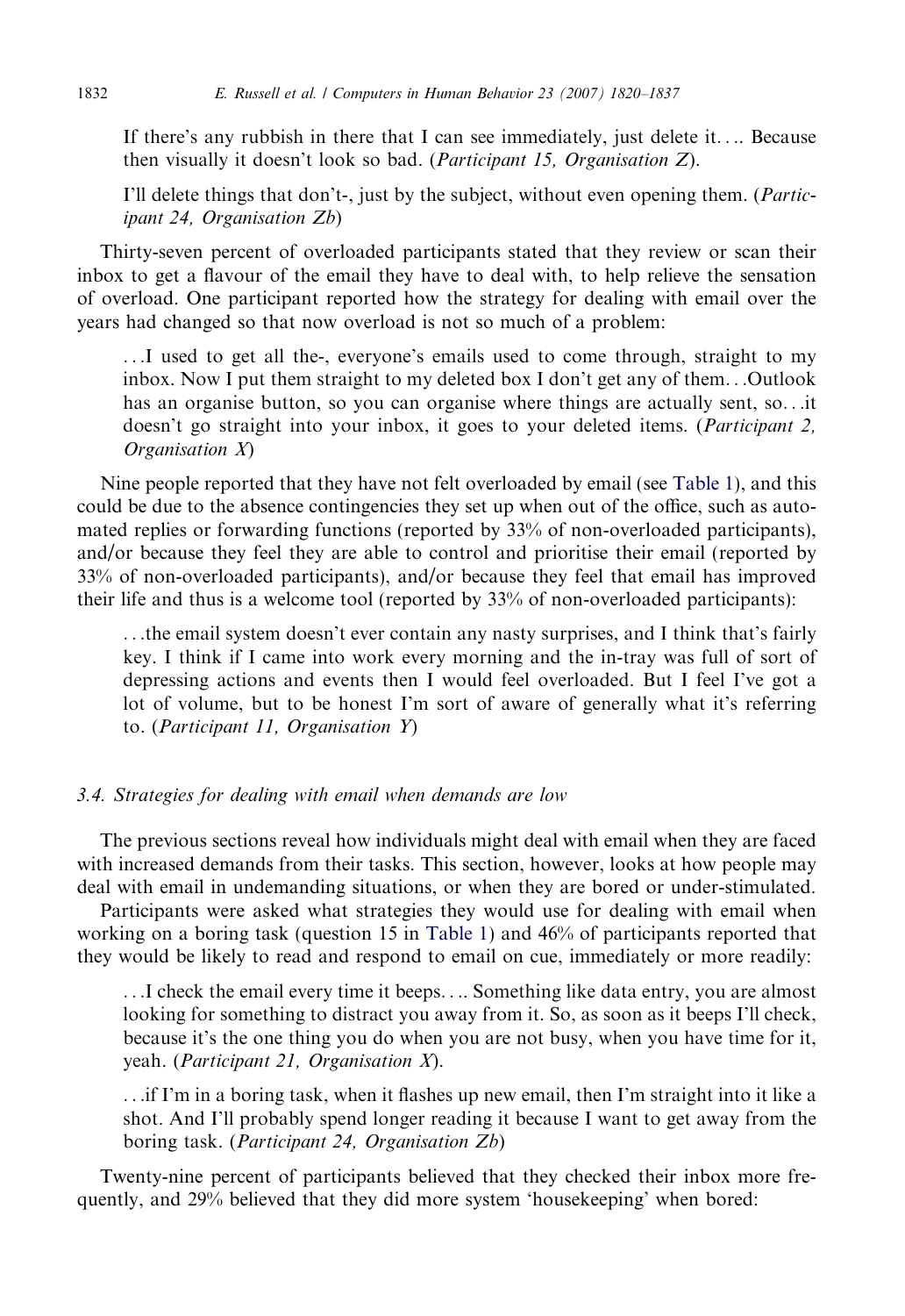...I probably do look through my inbox and emails a bit more and have a bit more of a sort out and maybe delete a few, move a few over, answer the ones that haven't been answered.... (*(Participant 1, Organisation Z)* 

An equal proportion  $-29\%$  – reported that they would not change their strategies when working on a boring task.

# 3.5. Strategies for dealing with email, when email is relevant to the task

Finally, when the email being sent or received is central to the completion of an important work task, (for example, the communication is part of the task, or the email is being used to transmit important task documents, meeting arrangements, etc.) the following strategies were reported (see question 17 in [Table 1\)](#page-4-0). [Table 1](#page-4-0) shows that 54% of participants reported that they would check their email immediately or more readily and compare this against the task to respond accordingly:

...I look at the subject. And I have to say, at times, there are emails I don't read, when I know they send everyone email and it is probably not important. (*Participant* 21, Organisation X)

Eighteen percent reported that there would be no change in their dealing of email (again, often because they felt their normal strategies were flexible enough to deal with this scenario). Fourteen percent of participants reported that they would encourage a timely response from the email recipient when sending email.

#### 4. Discussion

The idea that email is a different type of interruption to that previously discussed in the literature is borne out from the interviews. Indeed, email interruptions are 'controllable' – they do not force people's attention away from a main task, and do not obligate the recipient to deal with the interruption, even when their attention has been captured. For although most people will check an email immediately on hearing an alert, participants also report that they then engage in some kind of decision-making process before they will actually process the email. In other words they appear to be involved in 'negotiating' [\(McFarlane, 2002\)](#page-17-0) their response, based on the parameters of the task or the email itself.

The key findings are that:

- people use a wide range of different strategies for dealing with email;
- people's strategies for dealing with email interruptions will change according to the situational parameters afforded by the task or email, in particular:
	- when people are faced with demanding situations (e.g. if their task is important, difficult or time pressured) they engage in strategies for ignoring email interruptions;
	- when people are faced with 'boring' tasks they are more likely to respond to an email interruption immediately and spend more time dealing with it;
	- when people are expecting an email that is important to their main task they engage in strategies to ensure that the email is received as expediently as possible (extra checking, encouraging social partners to respond quickly, etc.);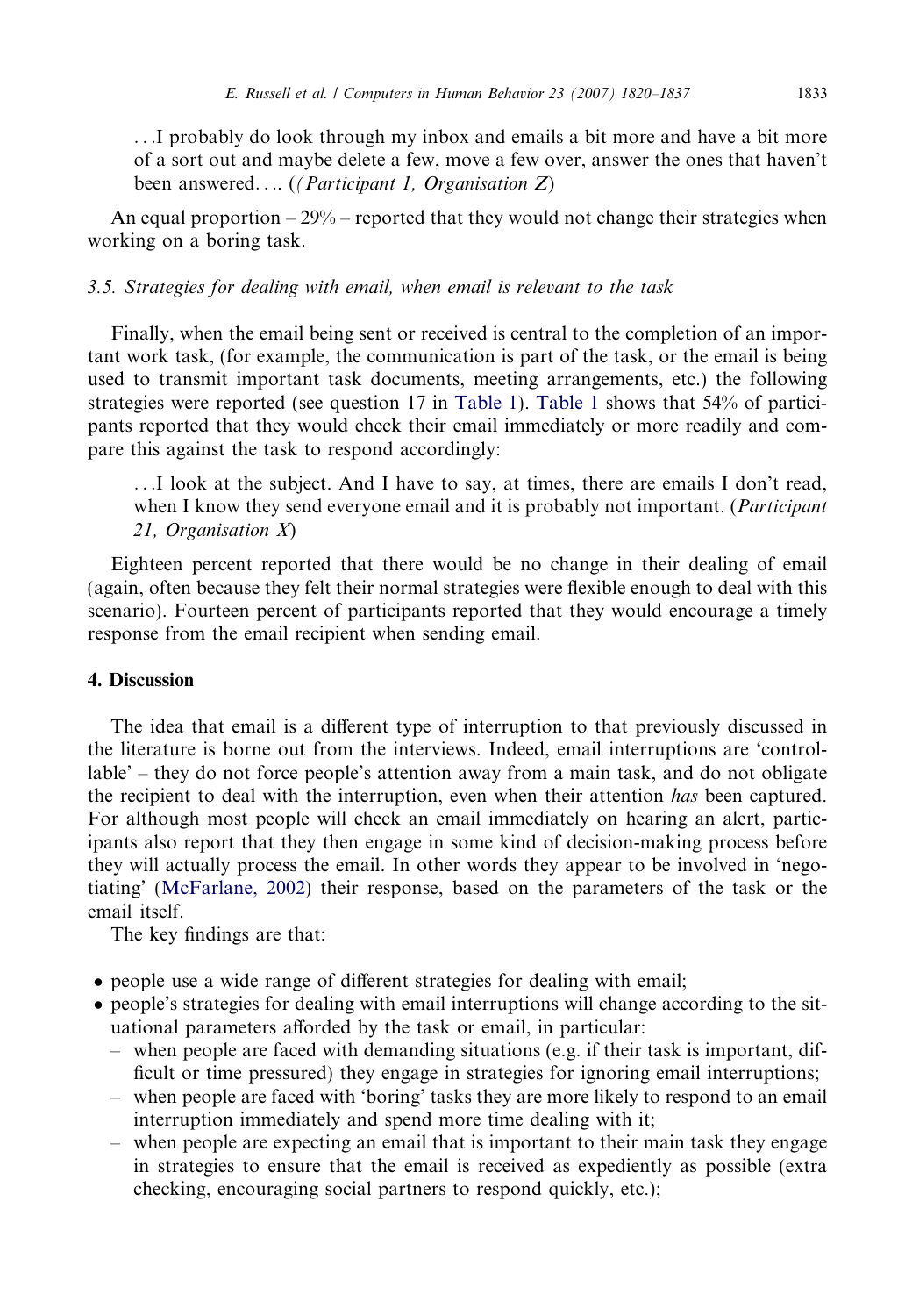- when people are overloaded by email interruptions they apply strategies to reduce perception of load (such as deleting 'unread' email, using prioritisation systems, etc.);
- there are individual differences in the use of strategies in any given situation. For example, even though 32% of participants would ignore email completely when working under a deadline, 43% of participants continue to check email at such times.

[Hacker's \(1985, 1994\)](#page-16-0) Action Regulation Theory (ART) provides an explanation for how individuals plan and regulate their work activities at different levels according to the situation demands, environmental changes (such as interruptions) and social influences that impact upon goal pursuit [\(Frese & Sabini, 1985; Frese, Stewart, & Hannover, 1987;](#page-16-0) [Frese & Zapf, 1994; Hacker, 1985, 1994](#page-16-0)). ART postures that because activity at work is goal-oriented, individuals who are able to exercise control over their work attempt to work optimally and produce the most efficient behaviour by use of conscious strategies or 'action programs' ([Hacker, 1994](#page-16-0)). Thus action has a purpose and is actively decided upon:

Action Theory stresses the way we go about creating specific plans in specific environments to reach specific goals.... It also suggests we have at hand abstract, schematic plans [telling us what environmental information is needed to hone these plans], and heuristics telling us how to proceed once we have that initial information. ([Frese & Sabini, 1985](#page-16-0), p. xxiv)

The strategic responses reported by participants in the exploratory study show support for ART's premise that people who can control their response to work will attempt to use efficient action programs ([Hacker, 1985, 1994](#page-16-0)). For example, participants reported that they tend to deal with an email 'immediately', even though they have the choice to delay it ([Jackson, Dawson, & Wilson, 2003; van Solingen et al., 1998](#page-16-0)). [van Solingen et al. \(1998\)](#page-17-0) found that postponed interruptions were three times more difficult to process. Thus, dealing with email immediately, under normal circumstances, appears to be a strategy that may be linked with efficient performance ([Altmann & Trafton, 2002; Einstein et al.,](#page-16-0) [2003; Trafton et al., 2003\)](#page-16-0).

This study also demonstrated how strategy choice is affected by both situational differences and the level of regulation one engages. For example, when a task is difficult (and therefore requires a high level of regulation) people may be more likely to ignore an incoming email interruption. When a task is boring (and involves operating at a low level of regulation) people may speedily respond to an incoming email interruption. It seems feasible that all the listed ART goal parameters (such as goal difficulty and valence) provided by [Frese and Zapf \(see their 1994 paper\)](#page-16-0) should warrant research attention now, to identify which characteristics of both the current goal and the new goal (afforded by the email) appear to influence both the level of regulation *and* the differential application of strategy choice, for dealing with email interruptions.

However, situational parameters and levels of regulation alone do not appear to explain the dynamic and adaptive choice of strategy that individuals are engaged in. Individuals adopted different strategic responses for dealing with the same situation. Some people are email 'ignorers' and others are very quick to respond to email. This may indicate dispositional differences in personality or motivational style. [Frese et al.](#page-16-0) [\(1987\)](#page-16-0) have validated the presence of 'Goal Orientation' or 'Planfulness' action styles, but despite having acknowledged the importance of these [\(Frese & Zapf, 1994; Frese](#page-16-0) [et al., 1987; Miller, Galanter, & Pribram, 1960](#page-16-0)) ART has yet to use a structured, taxo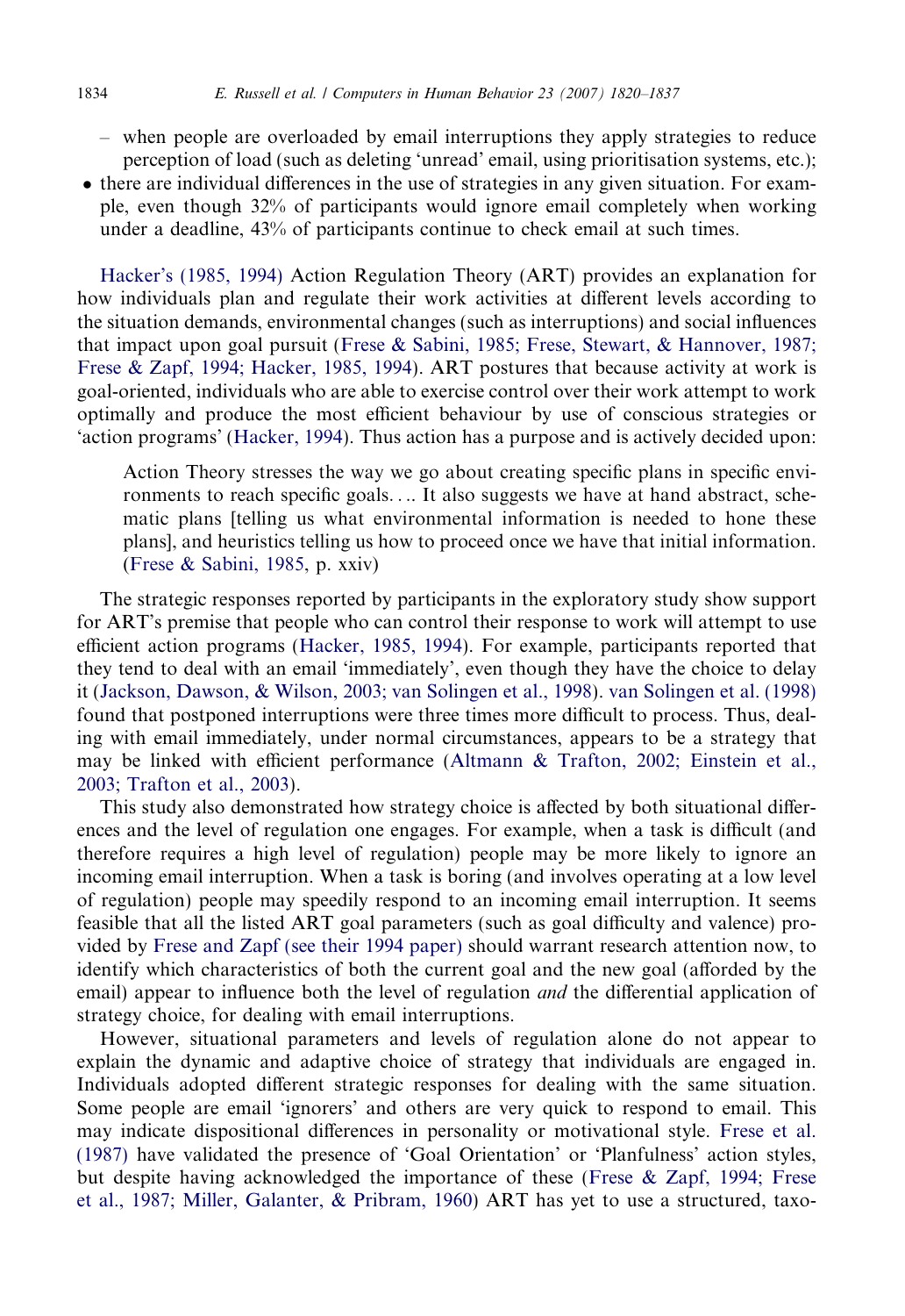nomical measure of personality to identify whether and how it is linked to strategy choice and efficiency.

# 5. Implications

The current study has facilitated a greater understanding of the personal action programs and strategies that are being applied to deal with email interruptions at work. Action Regulation Theory offers a useful framework for interpreting these results. People do appear to try and optimise efficiency at work, as stated by [Hacker \(1985, 1994\),](#page-16-0) and they also appear to adopt different strategies for dealing with email interruptions, according to the parameter of the situation and the level of regulation engaged. However, these results indicate that ART may require some refinement or clarification on the issue of individual differences. Level of regulation and situational parameters alone does not predict strategy choice here, and it appears as though people have different definitions of efficiency if some believe that ignoring an email is effective, whereas others will usually attend on cue. Therefore, further research is needed to:

- Ascertain how the different goal parameters, listed by ART, influence strategic response.
- Explore whether individual differences in definitions of efficiency affect strategic response. For example, people who prioritise achieving single goals well may ignore interruptions when demands are high, whereas those who prioritise achieving multiple goals may be more inclined to attend to other goals (i.e. to interrupting email).
- Examine whether and how personality or motivational style affects the choice of action programs and subsequent efficiency, using a structured and purposeful framework of individual differences ([Frese et al., 1987; Frese & Zapf, 1994; Hockey, 2002; Miller](#page-16-0) [et al., 1960\)](#page-16-0).

# 6. Conclusion

This exploratory study aimed to ascertain what strategies people might use for dealing with email interruptions at work. Whilst previous research into interruptions have focused on the forced nature of the intrusion to a cognitive task, some of this work has yielded findings suggesting that whether the outcome is disruptive or not may in part depend on how much control one has over the impact of the interruption. Email interruption is a form of interruption that can be controlled. For although an email alert may intrude upon consciousness, people have decision latitude to negotiate when, whether and how to respond to the interruption. Thus, understanding what people choose to do with email interruptions when working on another task, facilitates understanding of what variables may be involved in goal-directed decision making. In this instance, participants reported on the application of a number of different strategies, differing according to task goal and email parameters, and also according to individual differences. In particular, it appears that people are devising strategies to optimise their efficiency at dealing with work goals in the face of email interruptions, but whereas some people may take a 'big picture' view and remain open to activity associated with other goals (i.e. by attending to an interruption), others tend to remain focused on individual goals (i.e. by ignoring an interruption).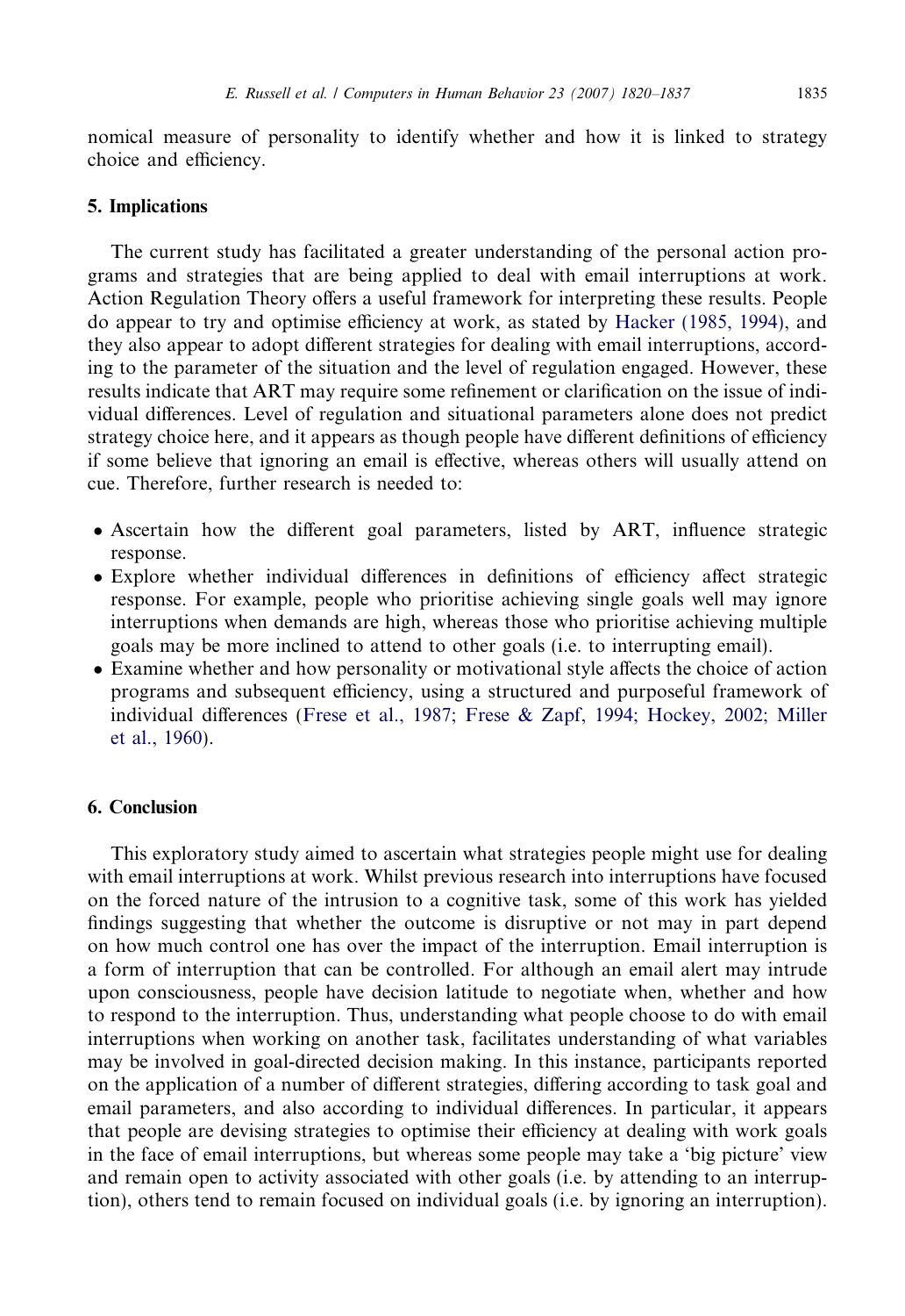This highlights the need to assess which strategies are associated with goal success, both at the individual action program level, and at a multi-goal level. It also highlights the need to explore individual differences in definitions of success and strategy choice. This will not only help to clarify the position within Action Regulation Theory, but can also provide further insights into how email interruptions play a unique part in infiltrating the processes involved in goal-directed activity at work.

# Acknowledgement

Grateful thanks to Professor Fred Zijlstra for his comments on an earlier version of this paper.

#### **References**

- Altmann, E. M., & Trafton, J. G. (2002). Memory for goals: an activation-based model. Cognitive Science, 26, 39–83.
- Arlridge, J., (2002). Tyranny at work. The Observer 24-02-02, p. 18.
- Cutrell, E., Czerwinski, M., & Horvitz, E. (2001). Notification, disruption, and memory: Effects of messaging interruptions on memory and performance. Washington: Microsoft Research.
- Czerwinski, M., Cutrell, E., & Horvitz, E. (2000b). Instant messaging and interruption: Influence of task type on performance. Washington: Microsoft Research.
- Dewe, P. (2003). A closer examination of the patterns when coping with work-related stress: Implications for measurement. Journal of Occupational and Organizational Psychology, 76(4), 517–524.
- Einstein, G. O., McDaniel, M. A., Williford, C. L., Pagan, J. L., & Dismukes, R. K. (2003). Forgetting of intentions in demanding situations is rapid. Journal of Experimental Psychology: Applied, 9(3), 147-162.
- Eyrolle, H., & Cellier, J. M. (2000). The effects of interruptions in work activity: field and laboratory results. Applied Ergonomics, 31(5), 537–543.
- Fisher, C. D. (1998). Effects of external and internal interruptions on boredom at work: two studies. Journal of Organizational Behavior, 19, 503–522.
- Freedman, J. L., & Edwards, D. R. (1988). Time pressure, task performance and enjoyment. In J. E. McGrath (Ed.), The social psychology of time: New perspectives (pp. 113–133). London: Sage Publications.
- Frese, M., & Sabini, J. (1985). Action theory: An introduction. In M. Frese & J. Sabini (Eds.), Goal directed behaviour: The concept of action in psychology (Introduction chapter). London: Lawrence Erlbaum Associates.
- Frese, M., Stewart, J., & Hannover, B. (1987). Goal orientation and planfulness: Action styles as personality concepts. Journal of Personality and Social Psychology, 52(6), 1182–1194.
- Frese, M., & Zapf, D. (1994). Action as the core of work psychology: a German approach (2nd edition). In H. C. Triandis, M. D. Dunnette, & L. M. Hough (Eds.). Handbook of industrial and organizational psychology (Vol. 4, pp. 271–340). Palo Alto, CA: Consulting Psychologists Press.
- Gillie, T., & Broadbent, D. (1989). What makes interruptions disruptive? A study of length, similarity and complexity. Psychological Research, 50, 243–250.
- Hacker, W. (1985). Activity: A fruitful concept in industrial psychology. In M. Frese & J. Sabini (Eds.), Goal directed behaviour: The concept of action in psychology (Chapter 18). London: Lawrence Erlbaum Associates.
- Hacker, W. (1994). Action Regulation Theory and occupational psychology. Review of German empirical research since 1987. The German Journal of Psychology, 18(2), 91-120.
- Hockey, G. R. J. (1997). Compensatory control in the regulation of human performance under stress and high workload: A cognitive-energetical framework. Biological Society, 45, 73-93.
- Hockey, G. R. J. (2000). Work environments and performance. In N. Chmiel (Ed.), Introduction to work and organizational psychology – A European perspective (pp. 206–230). Oxford: Blackwell Publishers Ltd.
- Hockey, G. R. J. (2002). Cognitive-energetical control mechanisms in the management of work demands and psychological health. In A. Baddeley & L. Weiskrantz (Eds.), Attention: Selection, awareness and control (pp. 328–345). Oxford: Clarendon Press.
- Jackson, T. W., Dawson, R., & Wilson, D. (2003). Understanding email interaction increases organizational productivity. Communications of the ACM, 46(8), 80–84.

<span id="page-16-0"></span>